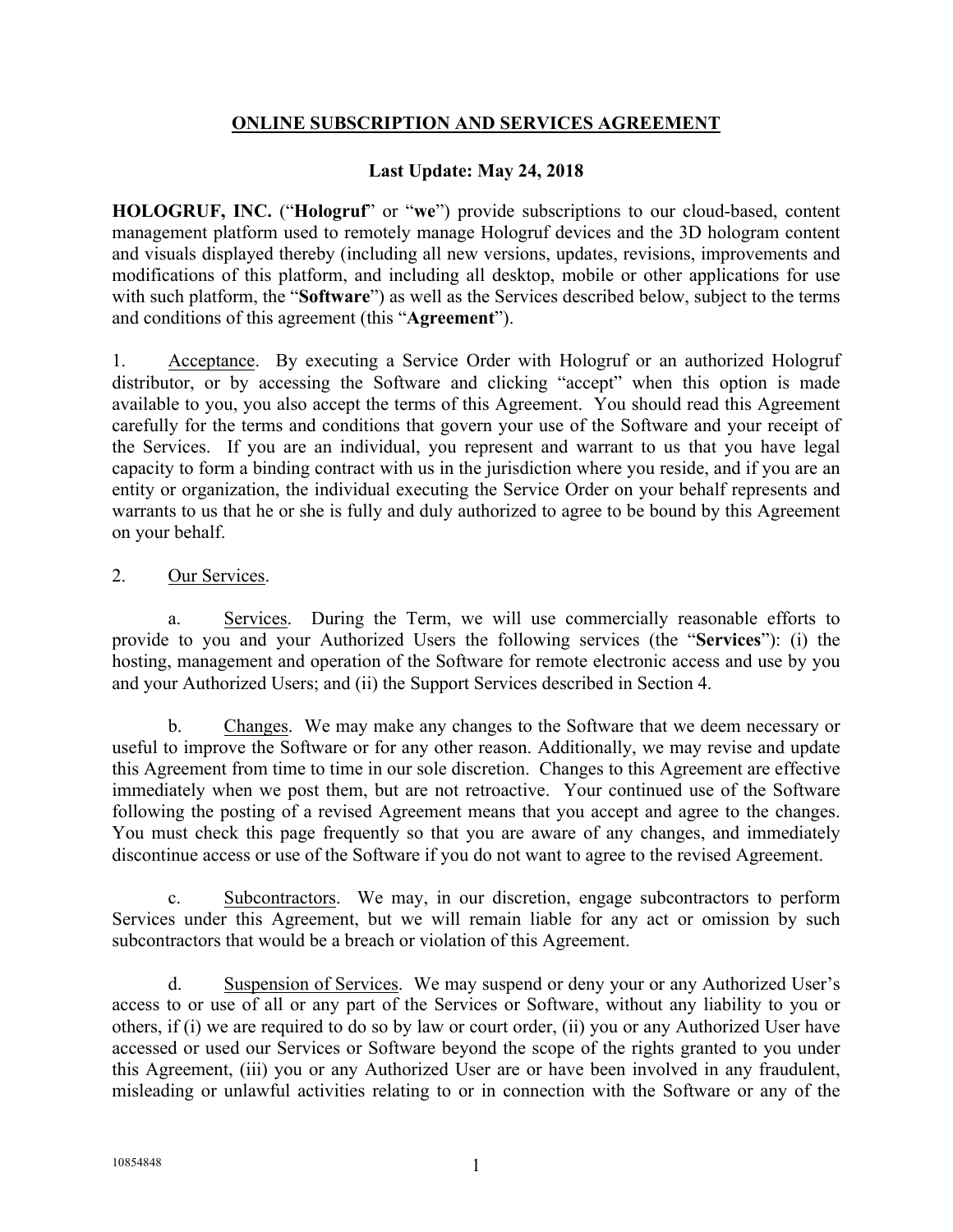Services, (iv) you or any Authorized User have failed to comply with the limitations and restrictions described in Section 3.b, or (v) you or any Authorized User have otherwise failed to comply with this Agreement and have failed to cure such breach within 10 days after we provide written notice to you. Our remedies in this Section are in addition to, and not in lieu of, our termination rights in Section 8.

#### 3. Right to Access and Restrictions.

a. Authorization. Subject to your payment of the applicable fees listed on the Service Order, and so long as you and your Authorized Users otherwise comply with this Agreement, we hereby authorize you to remotely access and use, during the Term, the Services and the Software (including any provided Third-Party Materials), by and through your Authorized Users, in accordance with the documentation we provide with the Software (the "**Documentation**"). If we choose to provide the Software via desktop, mobile or other applications for download, then, subject to your payment of the applicable fees listed on the Service Order, and so long as you and your Authorized Users otherwise comply with this Agreement, your Authorized Users may download a single copy of such applications to his or her computer or mobile device and access and use the Software through such applications, during the Term, in object code form only, in accordance with its Documentation. The rights, licenses and authorizations provided in this Section are non-exclusive and non-transferable.

b. Limitations and Restrictions. You must not, and you must not permit any other person or entity to, access or use the Services or the Software except as we've specifically allowed in this Agreement and, in the case of any third-party materials (including open source components) we provide to you ("**Third-Party Materials**"), as allowed in the applicable thirdparty license agreement. You and your Authorized Users must not do any of the following:

i. exceed the maximum number of Authorized Users to which you are entitled as specified in your Service Order, if any, including by sharing any access credentials or login information with anyone other than the permitted number of Authorized Users;

ii. copy, modify or create derivative works or improvements of our Software;

iii. make our Software or Services available (e.g., sublicense, distribute or transfer) to any other person or entity, including through any time-sharing, service bureau or software as a service arrangement;

iv. reverse engineer, disassemble, decompile, decode, adapt or otherwise attempt to derive or gain access to the source code of our Software;

v. input, upload, transmit or otherwise provide to or through the Software or Services any information or materials that are unlawful or injurious, or contain, transmit or activate any Harmful Code;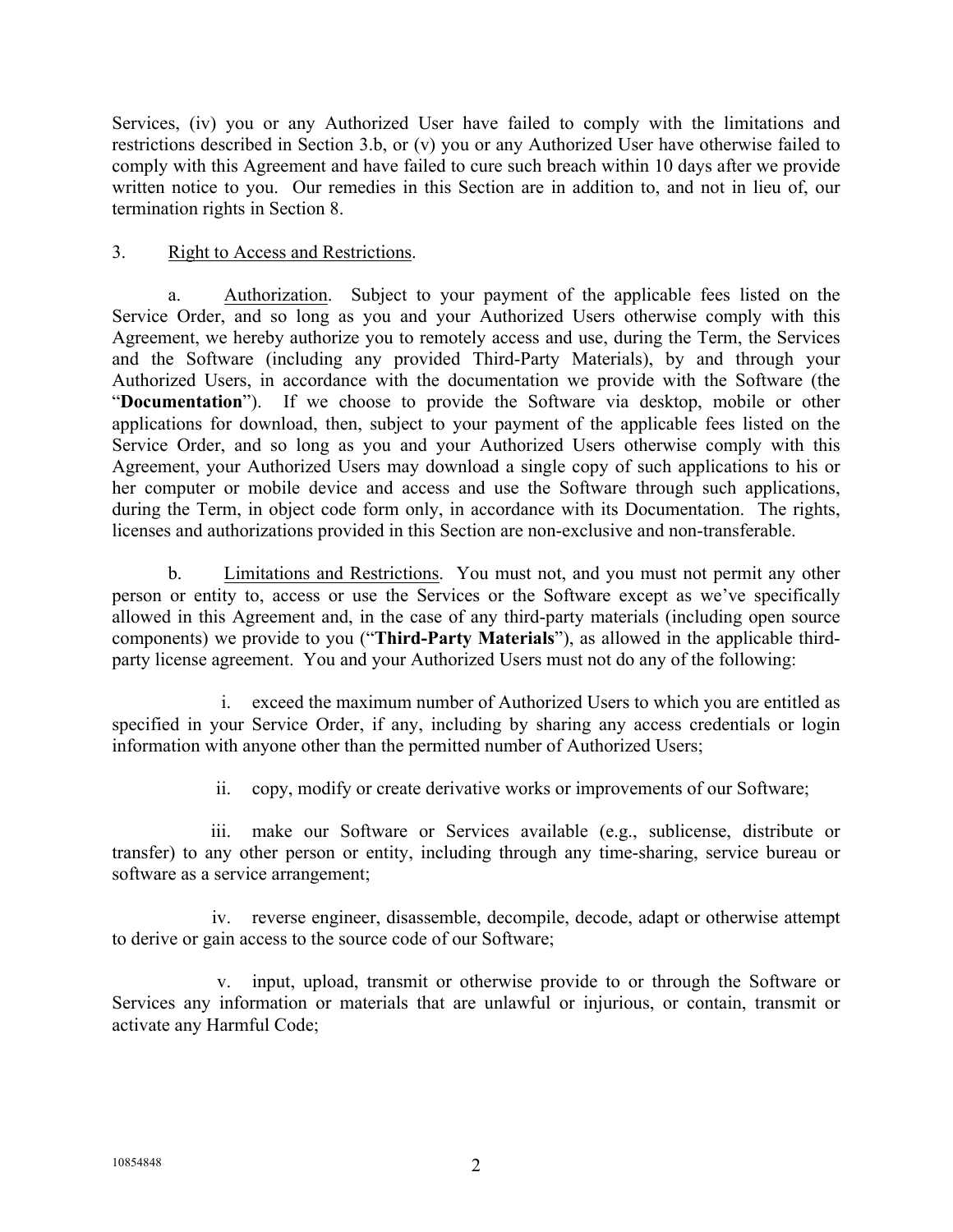vi. damage, destroy, disrupt, disable, impair, interfere with or otherwise impede or harm in any manner our Software or Services or our ability to provide services to any third party;

vii. access or use our Software or Services in any way that infringes, misappropriates or otherwise violates any intellectual property right, privacy right or other right of any third party, or that violates any applicable law or regulation; or

viii. access or use our Software or Services for the purposes of developing or providing a competing software service or product.

4. Support Services. Your subscription comes with our standard support ("**Support Services**"), which includes reasonable telephone and e-mail support during our regular business hours to provide technical and operational assistance for the use of the Software, including assistance with initial configuration of the Software, and to attempt to correct any reproducible failure of the Software to perform in accordance with its Documentation. You must provide all information and assistance that we reasonably request in connection with providing such Support Services. For the avoidance of doubt, unless otherwise expressly agreed to in a Service Order, our Support Services do not include: (a) after-hours support, (b) support for software or hardware that is not ours, (c) on-site training or assistance, or (d) performance of any professional, customization, consulting or advisory services.

5. Confidentiality. During the Term and for a period of five years thereafter, each receiving party (each, a "**Recipient**") will hold in strict confidence any proprietary or confidential information (collectively, "**Confidential Information**") of the other party (the "**Discloser**") and will not disclose Discloser's Confidential Information to any third party nor use the Discloser's Confidential Information for any purpose except for carrying out its obligations or exercising its rights under this Agreement. To be clear, our Software and all information related to our Software are our Confidential Information, and Your Content is your Confidential Information. These restrictions will not restrict the use or disclosure of information disclosed by one party to the other that (i) is or becomes publicly known other than as a result of any act or omission by the Recipient, (ii) is lawfully received by the Recipient from a third party not in a confidential relationship with the Discloser, (iii) was already rightfully known by the Recipient prior to receipt thereof from the Discloser, or (iv) after notice and an opportunity to object, is required by law to be disclosed. Notwithstanding the foregoing, each party's confidentiality obligations will survive with respect to the other party's Confidential Information that is a trade secret for so long as such Confidential Information continues to be a trade secret under applicable law.

6. Fees and Payment.

a. Fees. You will pay to us or to an authorized Hologruf distributor the fees and charges described in your Service Order (the "**Fees**") in accordance with your Service Order and this Section. All Fees are non-cancelable and once paid are non-refundable.

b. Taxes. Our Fees do not include taxes and similar assessments. We will pass along to you the cost of all sales and excise (and other similar) taxes, duties and charges of any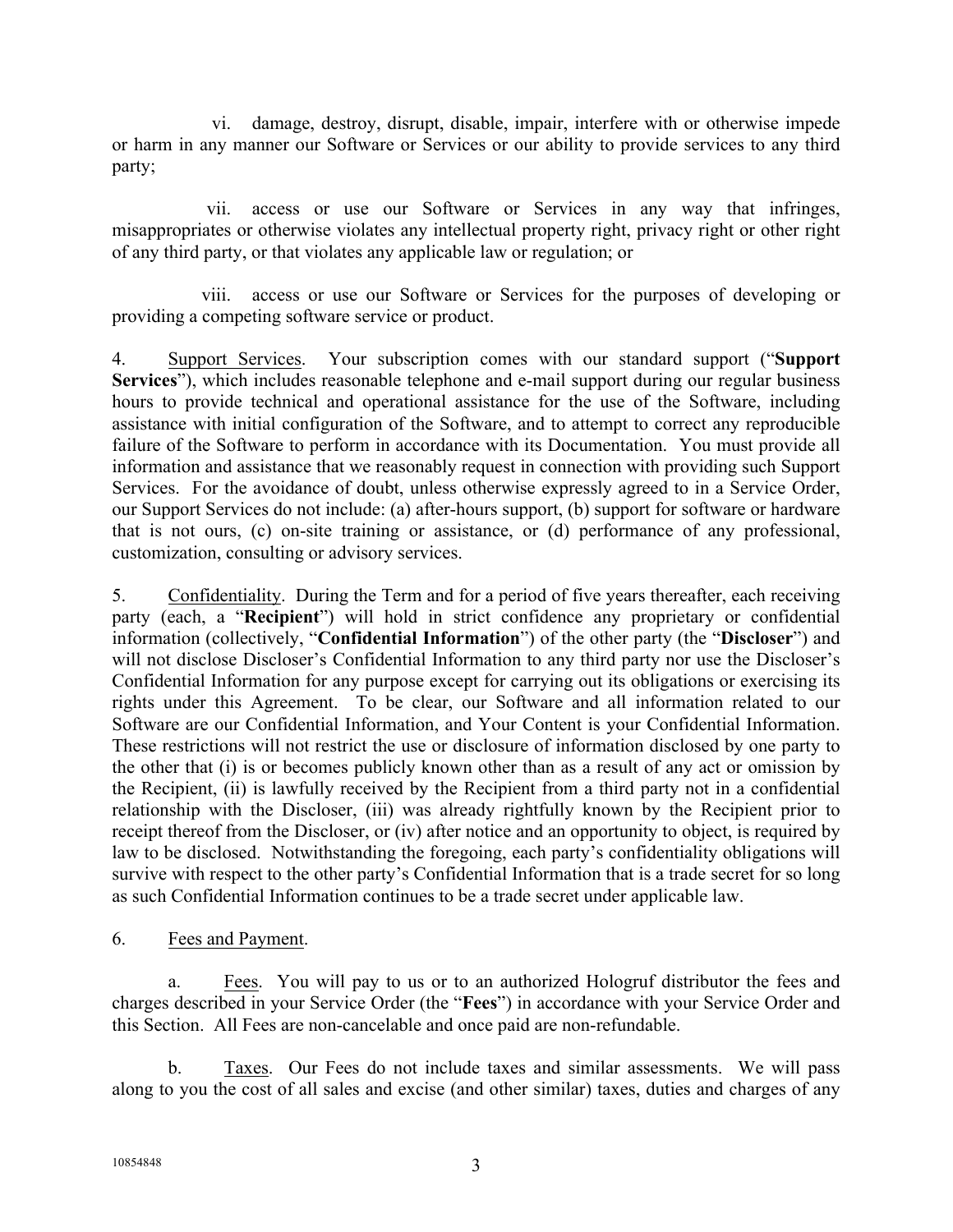kind imposed by a governmental authority on amounts payable under this Agreement, other than taxes imposed on our income.

c. Payment. You will make all payments in US dollars. You will, upon request, establish and maintain valid and updated credit card information or a valid ACH auto debit account (in each case, the "Automatic Payment Method"). Upon establishment of an Automatic Payment Method, we (or, if applicable, the authorized Hologruf distributor that is party to your Service Order) may charge the Fees using that Automatic Payment Method. If instead we invoice you (or the authorized Hologruf distributor that is party to your Service Order invoices you) for the applicable Fees, invoiced amounts are due net 30 days from the invoice date. You are responsible for providing complete and accurate billing and contact information and notifying us (or, if applicable, the authorized Hologruf distributor that is party to your Service Order) of any changes to that information. If you fail to make any payment when due then, in addition to all other remedies that may be available to us: (a) we (or, if applicable, the authorized Hologruf distributor that is party to your Service Order) may charge interest on the past due amount at the rate of 1.5% per month, calculated daily and compounded monthly, or, if lower, the highest rate permitted under applicable law, and (b) you will reimburse us (or, if applicable, the authorized Hologruf distributor that is party to your Service Order) for all reasonable costs incurred in collecting any late payment of amounts due or related interest, including attorneys' fees, court costs and collection agency fees.

## 7. Intellectual Property Rights.

a. Software and Services. We (or the respective rights holders in any Third-Party Materials) own all right, title and interest in and to the Services and our Software, including all related intellectual property rights. We are not granting you any right, license or authorization with respect to any of the Services, our Software, or any Third-Party Materials except as we've specifically provided in Section 3.a above (and subject to the limitations and restrictions in Section 3.b above). We and the respective rights holders in any Third-Party materials reserve all other rights in and to the Services, our Software, and any Third-Party Materials.

b. Your Content. As between you and us, you are and will remain the sole and exclusive owner of all right, title and interest in and to all of Your Content, including all intellectual property rights relating to Your Content, subject to the rights you grant to us in Section 7.c.

c. Right to Use Your Content. During the Term, you hereby grant all such rights and permissions in or relating to Your Content to us and our subcontractors as are necessary to perform the Services and provide our Software to you.

## 8. Term and Termination.

a. Term. The initial term of this Agreement is as indicated in your Service Order (the "**Initial Term**"). After the Initial Term, this Agreement will automatically renew for successive periods (if any) as indicated in your Service Order (each a "**Renewal Term**" and, together with the Initial Term, the "**Term**") unless one of us (i) sends written notice of an intent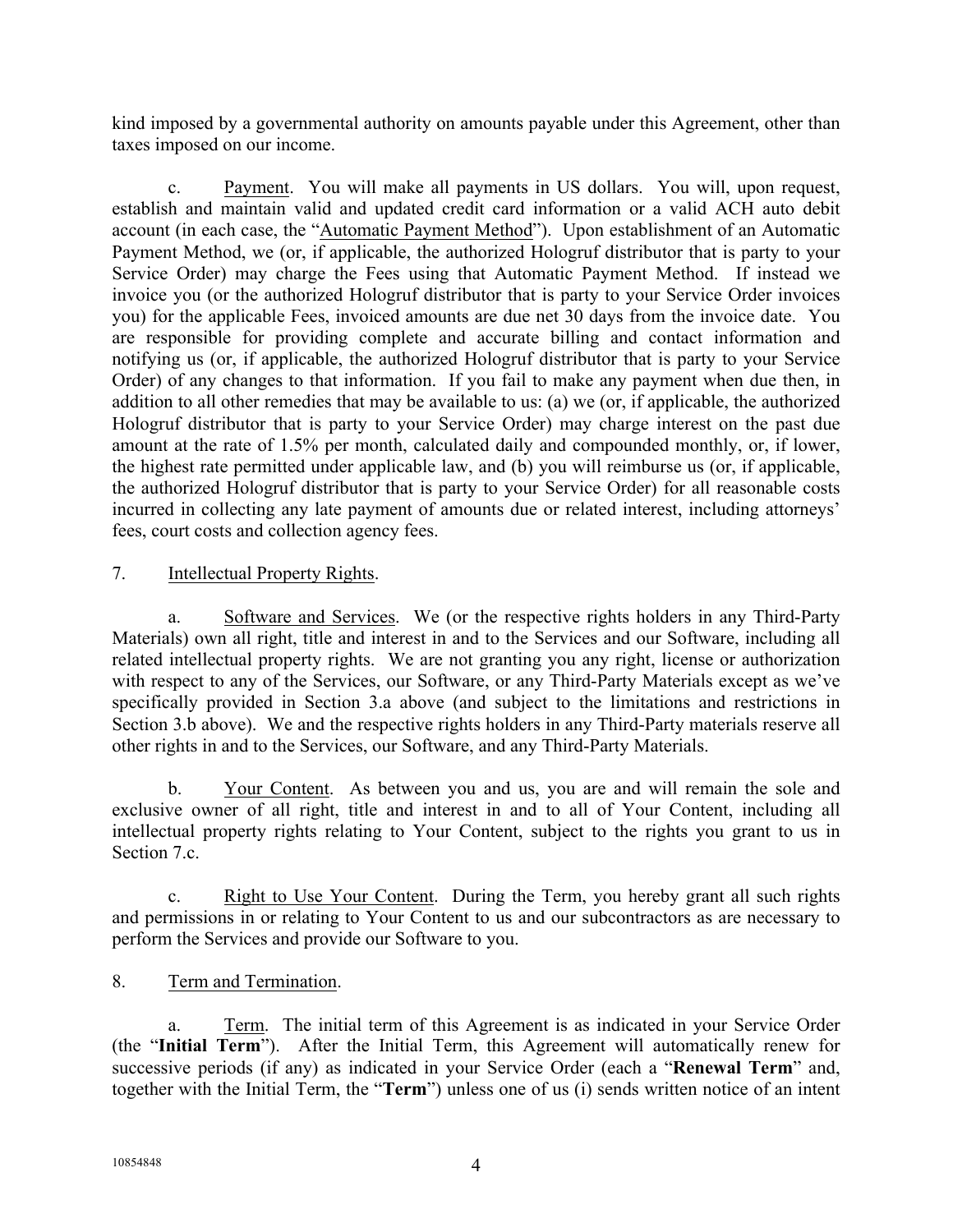to cancel at least 30 days prior to the end of the then-current Initial Term or Renewal Term, or (ii) terminates this Agreement as provided below.

b. Termination. In addition to any other termination rights described in this Agreement, this Agreement may be terminated at any time:

i. By us, effective when we provide written notice to you, if you fail to pay any Fees when due and if you do not cure this failure within 10 days after our written notice regarding your late payment;

ii. By either party, effective when that party provides written notice to the other, if the other party materially breaches this Agreement and such breach (A) is incapable of cure, or (B) being capable of cure, remains uncured 15 days after the non-breaching party provides the breaching party with written notice regarding such breach; and

iii. By either party, effective immediately, if the other: (A) is dissolved or liquidated or takes any corporate action for such purpose; (B) becomes insolvent or is generally unable to pay its debts as they become due; (C) becomes the subject of any voluntary or involuntary bankruptcy proceeding under any domestic or foreign bankruptcy or insolvency law; (D) makes or seeks to make a general assignment for the benefit of its creditors; or (E) applies for, or consents to, the appointment of a trustee, receiver or custodian for a substantial part of its property.

c. Effect of Termination. If this Agreement is terminated or expires, then: (i) all rights, licenses and authorizations granted by one party to the other will immediately terminate, (ii) we may disable your and your Authorized Users' access to the Software, and (iii) we each will cease all use of the other party's Confidential Information and promptly destroy or (at such other party's request and, in the case that you are the requesting party, upon your payment to us of a mutually agreeable fee) return all of the other party's Confidential Information, except that each party may retain Confidential Information in its backups, archives and disaster recovery systems until such Confidential Information is deleted in the ordinary course (so long as it remains subject to all confidentiality and other applicable requirements of this Agreement).

d. Surviving Terms. Sections 3.b (Limitations and Restrictions), 5 (Confidentiality), 7 (Intellectual Property Rights), 8.c (Effect of Termination), 9.a (Your Assurances), 9.f (Disclaimer of Warranties), 10 (Indemnification), 11 (Limitations of Liability), 12 (Miscellaneous), 13 (Definitions) and this Section will survive any expiration or termination of this Agreement.

## 9. Assurances; Disclaimers.

a. By You. You represent and warrant to us that you own, or have all necessary and valid rights in and to, Your Content and that your possession and use of any of Your Content with the Software and Hologruf devices does not and will not infringe, misappropriate or otherwise violate any intellectual property right or privacy right of any third party. You will indemnify, defend and hold us and our subcontractors and personnel harmless from any third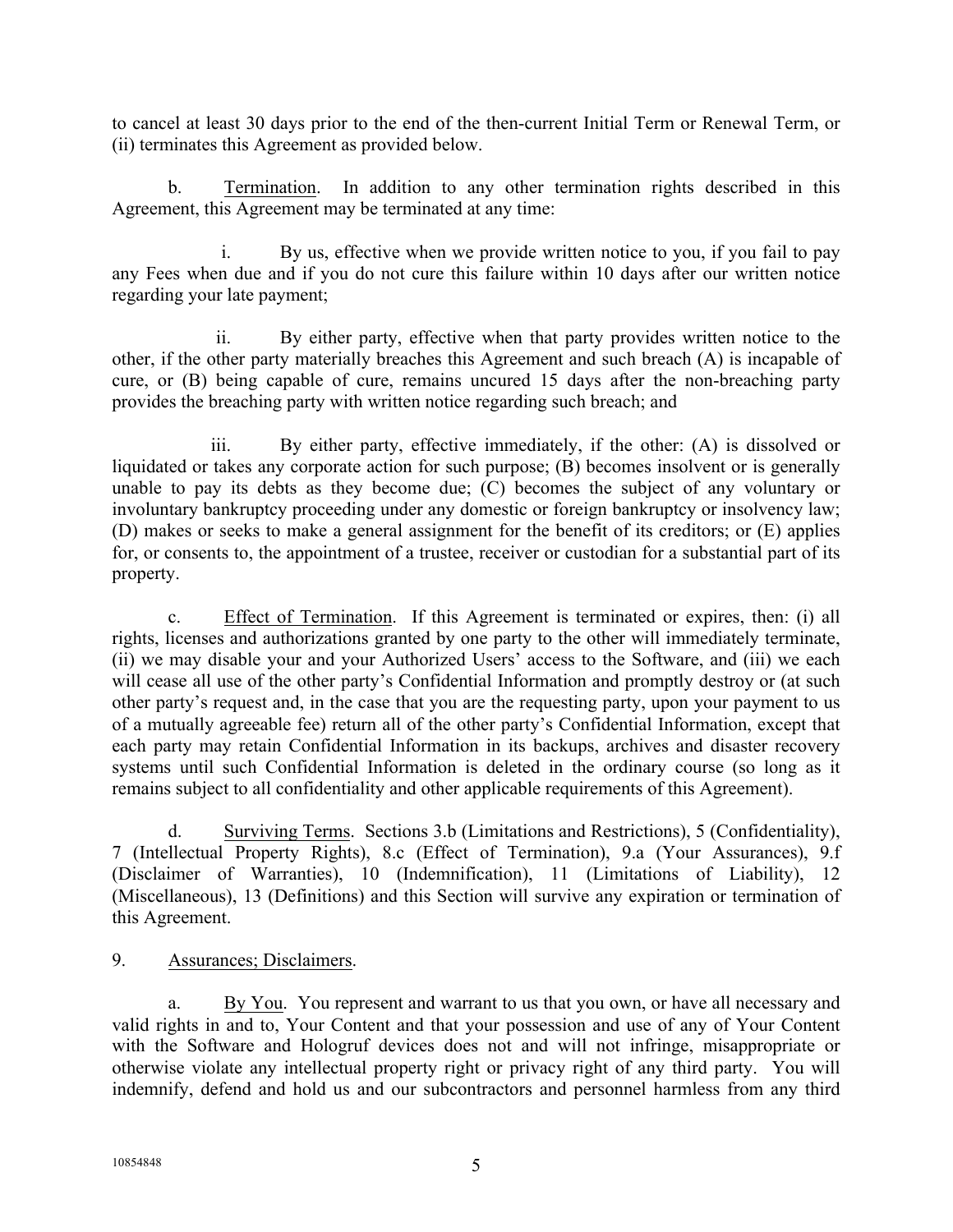party claim arising from allegations that you or your Authorized Users have breached any representation or warranty in this Section.

b. By Us Regarding Our Services. We warrant that we will perform all Services in a timely, professional and workmanlike manner and using adequate resources and appropriately qualified personnel.

c. By Us Regarding Our Software. We warrant that the Software will at all times during the Term substantially conform in all material respects to the specifications set forth in your Service Order and its Documentation.

d. Warranty Limitations. The warranties in Section 9.c above do not apply to any non-conformance resulting from: (i) your use of the Software in a manner inconsistent with this Agreement or its Documentation, (ii) the operation of or access to your or a third party's system or network, or (iii) any Third-Party Materials.

e. Remedies. If we breach the warranty in Section 9.b above, we will, upon your written request, and at our sole cost and expense, re-perform the affected Services until such Services comply with such warranty. If we breach the warranty in Section 9.c above, we will, upon your written request, and at our sole option and sole cost and expense, either (i) modify, fix or correct the Software to remedy such non-conformity, or (ii) replace the non-conforming portion of the Software, in each case without causing a material loss of features or functionality of the Software. If we do not cure a breach as provided in the two preceding sentences within 30 days after receiving your request, then you may terminate this Agreement effective upon further written notice to us. THE REMEDIES DESCRIBED IN THIS SECTION 9.e ARE YOUR SOLE REMEDIES AND OUR ENTIRE OBLIGATION AND LIABILITY TO YOU OR ANY OTHER PERSON OR ENTITY FOR ANY BREACH OF THE WARRANTIES PROVIDED IN SECTION 9.b OR 9.c.

f. Disclaimer of Warranties. EXCEPT FOR THE EXPRESS LIMITED WARRANTIES IN **SECTION 9.b** AND **9.c**, ALL SERVICES AND OUR SOFTWARE ARE PROVIDED "AS IS" AND WE HEREBY DISCLAIM ALL OTHER WARRANTIES, WHETHER EXPRESS, IMPLIED, STATUTORY OR OTHER, INCLUDING ALL IMPLIED WARRANTIES OF MERCHANTABILITY, FITNESS FOR A PARTICULAR PURPOSE, TITLE AND NON-INFRINGEMENT. WITHOUT LIMITING THE FOREGOING, WE MAKE NO WARRANTY OF ANY KIND THAT THE SERVICES OR SOFTWARE, OR ANY PRODUCTS OR RESULTS OF THE USE THEREOF, WILL MEET YOUR OR ANY OTHER PERSON'S REQUIREMENTS, OPERATE WITHOUT INTERRUPTION, ACHIEVE ANY INTENDED RESULT, BE COMPATIBLE OR WORK WITH ANY SOFTWARE, SYSTEM OR OTHER SERVICES, OR BE SECURE, ACCURATE, COMPLETE, FREE OF HARMFUL CODE OR ERROR FREE. ALL THIRD-PARTY MATERIALS ARE PROVIDED "AS IS" AND ANY REPRESENTATION OR WARRANTY OF OR CONCERNING ANY THIRD PARTY MATERIALS IS STRICTLY BETWEEN CUSTOMER AND THE THIRD-PARTY OWNER OR DISTRIBUTOR OF THE THIRD-PARTY MATERIALS.

#### 10. Indemnification.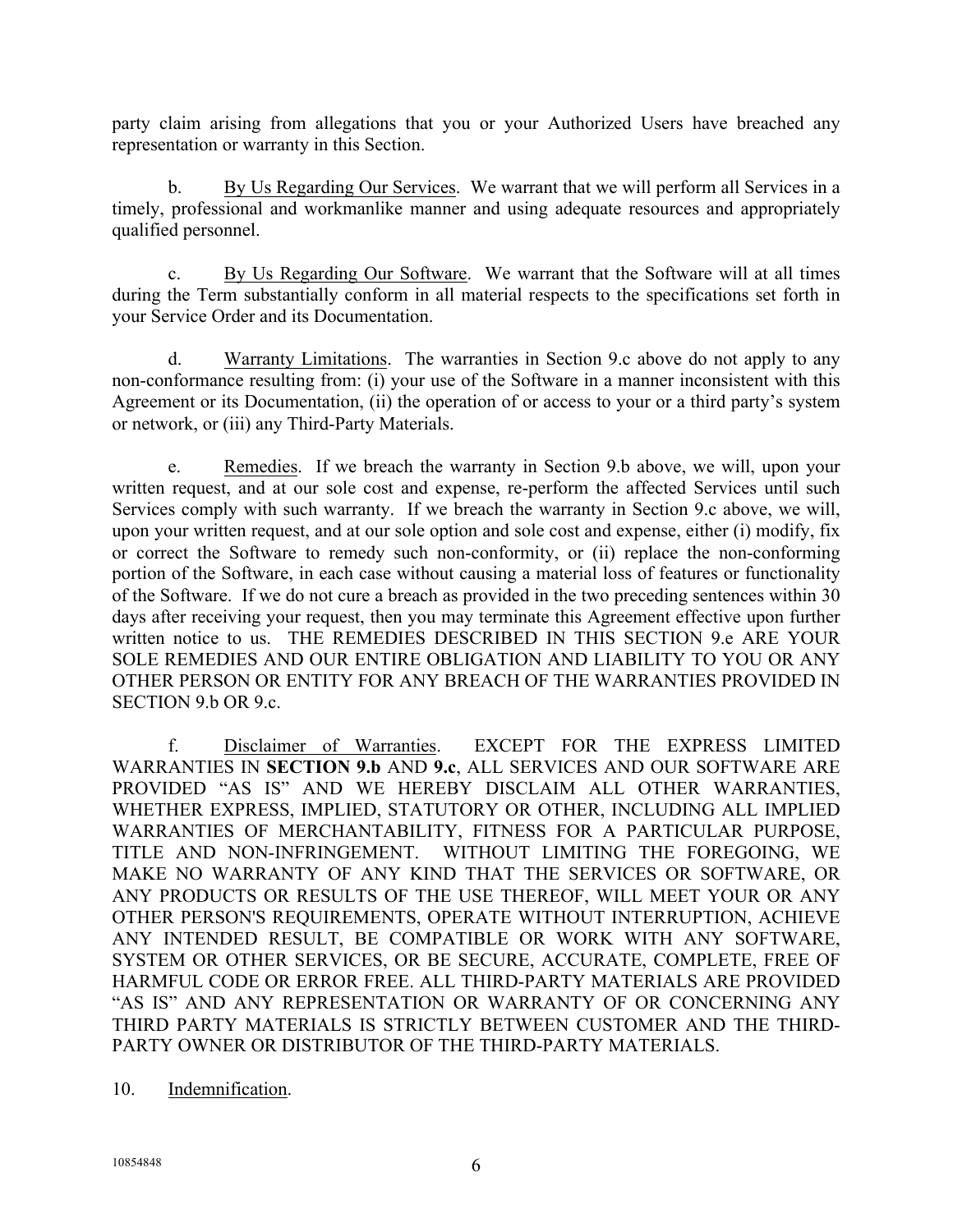a. By Us. We will defend, indemnify and hold you harmless from any loss, damage or expense (including reasonable attorneys' fees) finally awarded by a court of competent jurisdiction, or paid in accordance with a settlement agreement signed by us (subject to your advance written consent and approval, not to be unreasonably withheld, conditioned or delayed), in connection with any third-party claim alleging that your use of the Software as permitted hereunder infringes upon any U.S. patent, copyright or trademark of such third party, or misappropriates the trade secret of such third party (each, an "**Infringement Claim**"). Notwithstanding the foregoing, we will have no liability or obligation to the extent any Infringement Claim is based upon or arises out of: (i) the use of the Software, as applicable, in combination with any software or hardware not expressly authorized by us, (ii) any modifications or configurations made to the Software, as applicable, by anyone other than us without our prior written consent, (iii) any design specifications requested by you, (iv) any use by you of the Software that is outside the scope of the licenses granted herein, and/or (v) any matter for which you are obligated to indemnify us under Section 9.a above.

b. Mitigation. If the Software is, or in our opinion is likely to be, the subject of an Infringement Claim, we may, at our option and our sole cost and expense: (i) obtain the right for you to continue to use the Software as contemplated by this Agreement, (ii) modify or replace the Software to make the Software (as so modified or replaced) non-infringing, without causing a material loss of features or functionality, or (iii) if the remedies in clauses (i) and (ii) are not feasible within commercially reasonable standards, then we may terminate this Agreement upon written notice and without any liability to you.

c. Procedures. You must immediately notify us of any Infringement Claim, allow us to control the defense and settlement of the claim, and provide reasonable cooperation to us in the defense of the claim.

d. Sole Remedy. THIS SECTION 10 SETS FORTH YOUR SOLE REMEDIES AND OUR SOLE LIABILITY AND OBLIGATION TO YOU OR ANY OTHER PERSON OR ENTITY FOR ANY ACTUAL, THREATENED OR ALLEGED CLAIMS THAT THIS AGREEMENT OR ANY SUBJECT MATTER HEREOF (INCLUDING THE SERVICES AND SOFTWARE) INFRINGES, MISAPPROPRIATES OR OTHERWISE VIOLATES ANY INTELLECTUAL PROPERTY RIGHTS OF ANY THIRD PARTY.

11. Limitations of Liability. IN NO EVENT SHALL WE BE LIABLE TO YOU OR TO YOUR SUBSIDIARIES OR AFFILIATES (OR THEIR RESPECTIVE OFFICERS, EMPLOYEES, MEMBERS, MANAGERS, AGENTS AND ASSIGNS) OR TO ANY OTHER THIRD PARTY, AS APPLICABLE, FOR ANY AMOUNTS IN EXCESS OF THE AMOUNT OF FEES PAID BY YOU FOR THE SOFTWARE OR ANY HOLOGRUF DEVICE DURING THE TWELVE MONTH PERIOD IMMEDIATELY PRECEDING THE EVENTS GIVING RISE TO SUCH LIABILITY. UNDER NO CIRCUMSTANCES SHALL WE HAVE ANY LIABILITY WITH RESPECT TO OUR OBLIGATIONS UNDER THIS AGREEMENT OR OTHERWISE FOR LOSS OF PROFITS OR FOR CONSEQUENTIAL, SPECIAL, INDIRECT, EXEMPLARY, INCIDENTAL OR PUNITIVE DAMAGES, EVEN IF WE HAVE BEEN ADVISED OF THE POSSIBILITY OF SUCH DAMAGES OCCURRING, AND WHETHER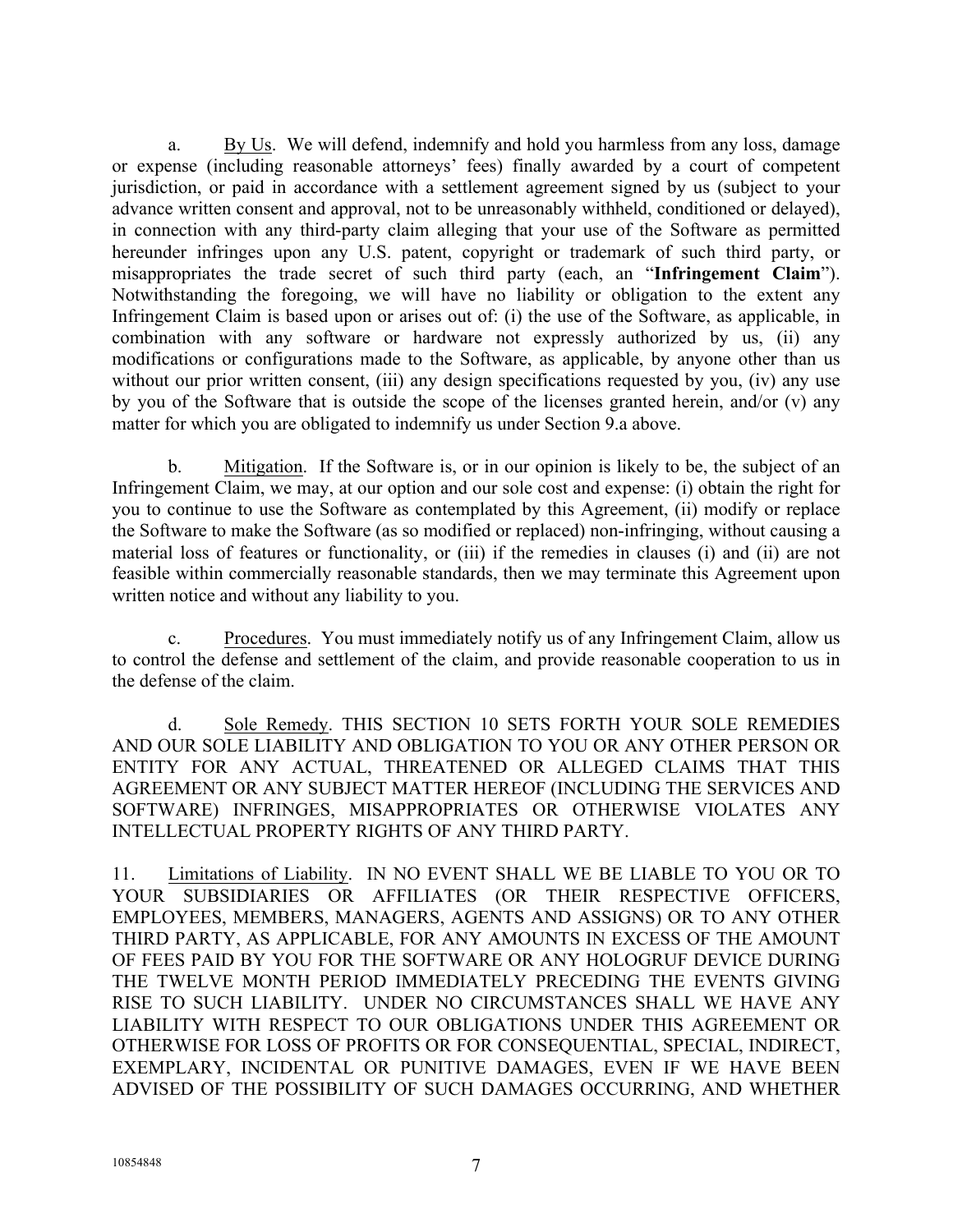# SUCH LIABILITY IS BASED ON CONTRACT, TORT, NEGLIGENCE, STRICT LIABILITY, PRODUCTS LIABILITY OR OTHERWISE.

12. Miscellaneous. (a) *Entire Agreement.* This Agreement and the Service Order constitute the entire agreement, and supersede all prior negotiations, understandings or agreements (oral or written), between the parties regarding the subject matter of this Agreement (and all past dealing or industry custom). (b) *Severability and Waiver*. Any delay or failure of either party to enforce its rights, powers or privileges under this Agreement, at any time or for any period, will not be construed as a waiver of such rights, powers and privileges, and the exercise of one right or remedy will not be deemed a waiver of any other right or remedy. If any provision of this Agreement is determined to be illegal or unenforceable, that provision will be limited or eliminated to the minimum extent necessary so that this Agreement will otherwise remain in full force and effect and enforceable. (c) *Governing Law and Venue*. This Agreement will be deemed to have been made in, and will be governed by and construed in accordance with the laws of, the State of North Carolina, without regard to its conflicts of law provisions. The sole jurisdiction and venue for actions related to this Agreement will be the state or federal courts located in Wake County, North Carolina, and both parties consent to the exclusive jurisdiction of such courts with respect to any such action. (d) *Notices*. All notices under this Agreement will be in writing and may be delivered by electronic mail in portable document format (.pdf), certified or registered mail, overnight courier, or personal delivery, in each case to the address or e-mail address specified in the Service Order. (e) *Assignment*. You may not assign, delegate or otherwise transfer your rights or obligations under this Agreement without our prior written consent. We may assign, delegate or otherwise transfer our rights or obligations under this Agreement without restriction, including to our affiliates or to an entity that acquires all or substantially all of our business or assets to which this Agreement pertains, whether by merger, reorganization, acquisition, sale or otherwise. This Agreement will be binding upon, and inure to the benefit of, the successors and permitted assigns of the parties. (f) *No Third Party Beneficiaries*. This Agreement is for the sole benefit of the parties hereto and their respective successors and permitted assigns and nothing herein, express or implied, is intended to or will confer on any other person or entity any legal or equitable right, benefit or remedy of any nature whatsoever under or by reason of this Agreement. (g) *Relationship of the Parties*. The relationship between the parties is that of independent contractors. Nothing contained in this Agreement will be construed as creating any agency, partnership, joint venture or other form of joint enterprise, employment or fiduciary relationship between the parties, and neither party will have authority to contract for or bind the other party in any manner whatsoever. (h) *Force Majeure*. Neither party will be liable for any delays or non-performance of its obligations (excluding the obligation to pay fees due hereunder) arising out of causes not within such party's reasonable control, including, without limitation, actions or decrees of governmental authorities, criminal acts of third parties, earthquakes, flood, and other natural disasters, war, terrorism, acts of God, or fire (a "**Force Majeure Event**"). (i) *Equitable Remedies*. Each party acknowledges and agrees that a breach or threatened breach by such party of any of its obligations under Section 3.b (Limitations and Restrictions) or Section 5 (Confidentiality) of this Agreement would cause the other party irreparable harm for which monetary damages would not be an adequate remedy and that, in the event of such breach or threatened breach, the other party will be entitled to equitable relief, including in a restraining order, an injunction, specific performance and any other relief that may be available from any court of competent jurisdiction,